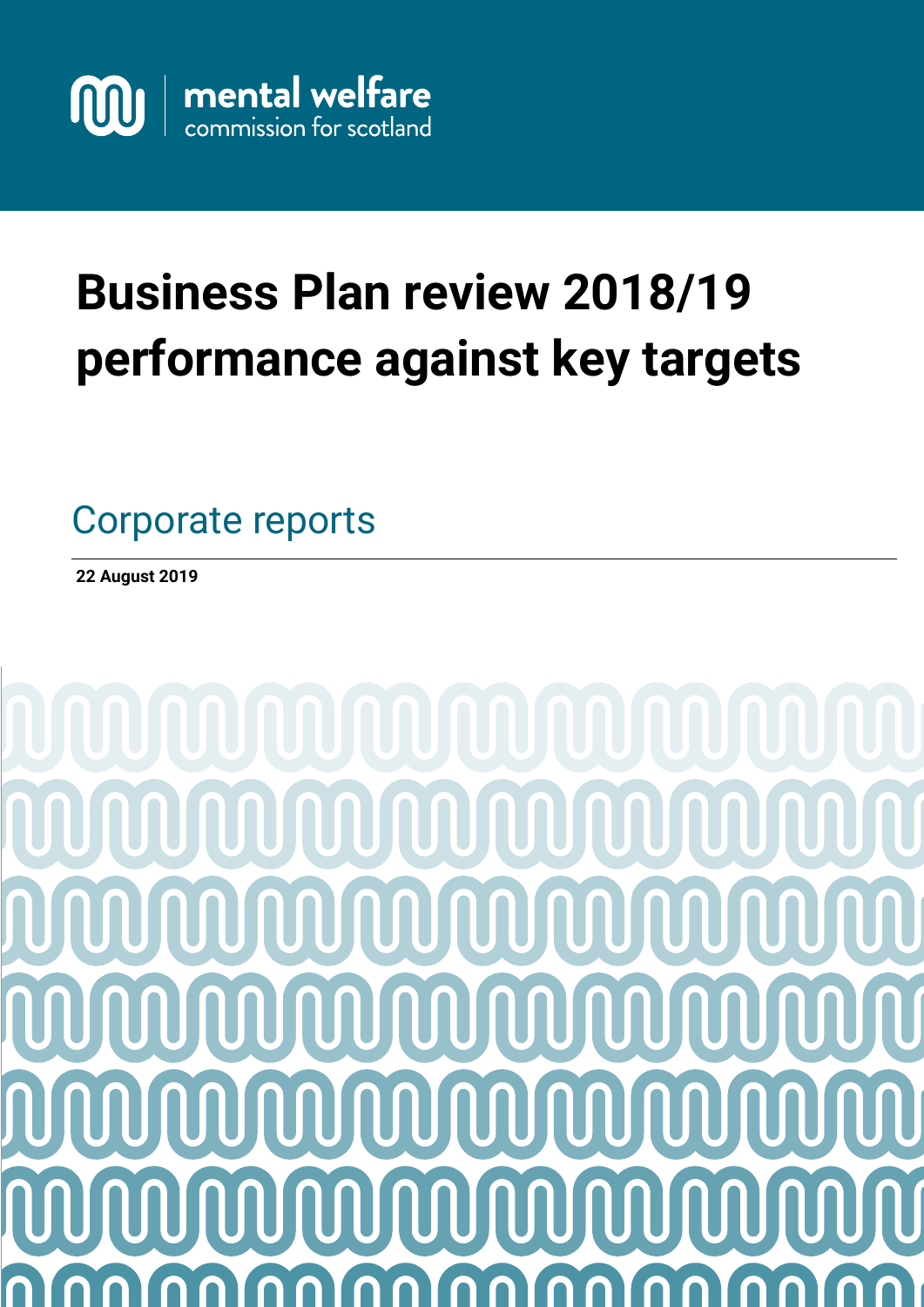

#### **Business Plan Review 2018/19 Performance against Key Targets**

The Commission had five key performance indicators (KPIs) outlined in its Business Plan for 2018/19. Performance against each of these KPIs is noted below.

#### **1 To visit a minimum of 1,350 individuals during 2018-19**

Most of our visits involved interviewing individuals receiving care and treatment. Sometimes, we were not able to interview the individual, but we still undertook other activity such as reviewing their case files.

|                                                    |               | <b>Individuals</b> |       |
|----------------------------------------------------|---------------|--------------------|-------|
| <b>Type of visit</b>                               | <b>Target</b> | visited            | Total |
|                                                    | 350           | 341                | 341   |
| Visits to individuals subject to AWI powers        |               |                    |       |
| Individuals seen as part of themed visits          | 300           |                    | 185   |
| Of which                                           |               |                    |       |
| Individuals in rehabilitation wards                |               | 129                |       |
|                                                    | 250*          |                    |       |
| <b>Individuals with Autistic Spectrum Disorder</b> | 50            | 56                 |       |
| Individuals seen as part of local visits           | 700           | 862                | 862   |
|                                                    |               |                    |       |
| Of the 862:                                        |               |                    |       |
| Interview                                          |               | 566                |       |
| No interview but other activity                    |               | 296                |       |
| Of the 862:                                        |               |                    |       |
| Individuals subject to MHA powers only             |               | 399                |       |
| Individuals subject to AWI powers only             |               | 30                 |       |
| Individuals subject to CPSA powers                 |               | 108                |       |
| Individuals that were informal                     |               | 241                |       |
| Individuals subject to both AWI and MHA powers     |               | 33                 |       |
| Other/field not completed                          |               |                    |       |
|                                                    |               | 51                 |       |
| Other individual visits (Young people, cross       |               |                    | 14    |
| border transfer and MWC initiated)                 |               |                    |       |
| Interview                                          |               | 12                 |       |
| No interview but other activity                    |               |                    |       |
| <b>TOTALS</b>                                      | 1350          | 1402               | 1402  |
|                                                    |               |                    |       |

In total we have reviewed the care and treatment of 1,402 individuals.

We met with 96 relatives/carers during our local visits.

During the themed visits to rehabilitation wards we met with 48 relatives/carers.

\*During the visit we changed the focus to concentrate on people in wards and not community settings which reduced the number of people visited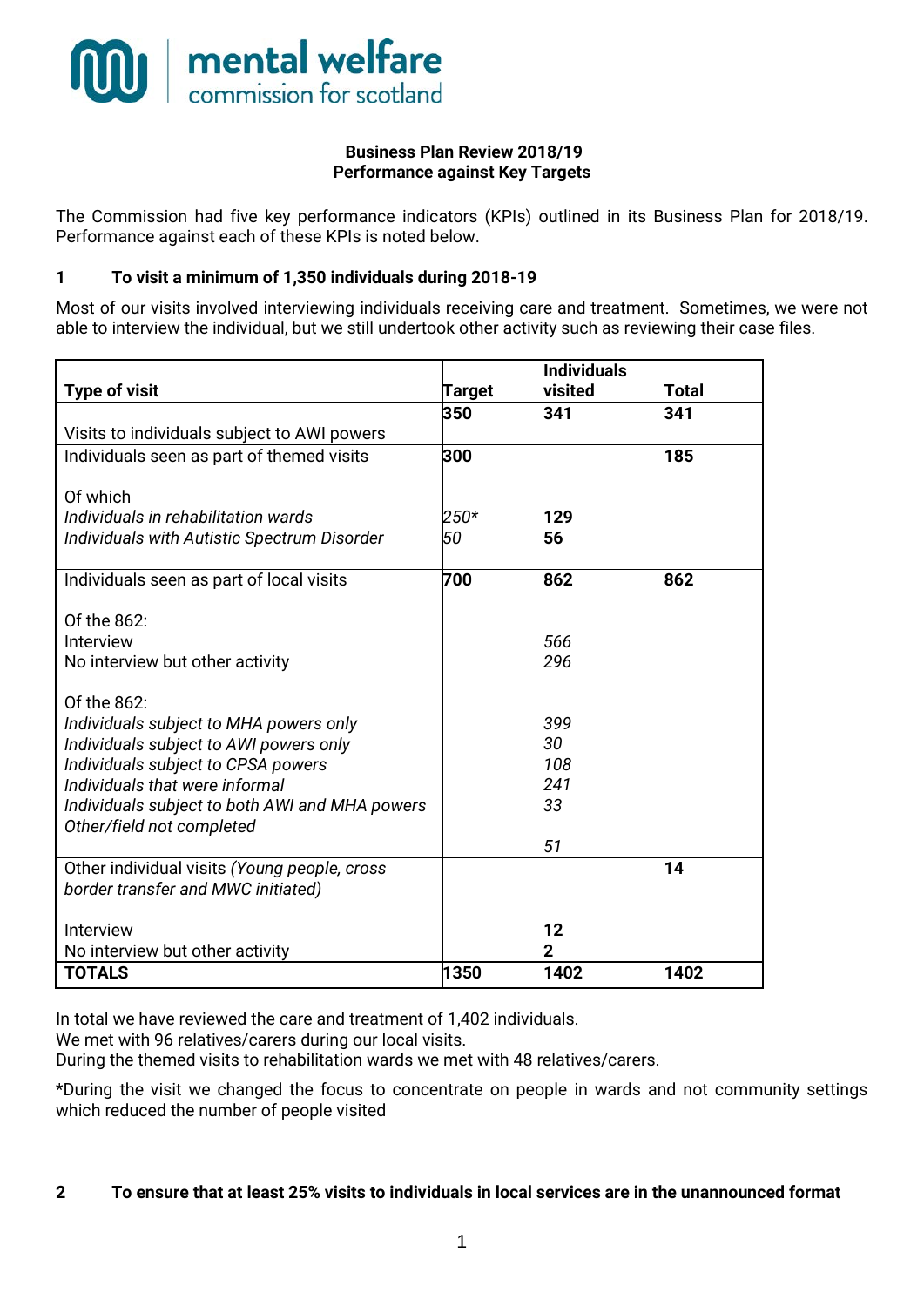We carried out 103 local visits of which 28 were unannounced (27%)

## **3 To produce AWI annual monitoring report by 30 September 2018**

The [report](https://www.mwcscot.org.uk/media/433118/10.09.2018_2017-18_awi_monitoring_report_0709_with_appendix_b.pdf) was published on 27 September 2018

#### **4 To maintain an accuracy rate of at least 97.5% in random samples of telephone advice given**

During the year there were 4,191 (2017-18 4,412) calls allocated to duty practitioners as "requests for advice". When we audited calls this year, we found that around 9% (2017-18 9%) of these resulted in information being recorded but no advice being requested or given. We therefore estimate the approximate number of calls requesting advice at around 3,822 (2017-18 4,002).

We audited 159 calls, which is 4% of the total "requests for advice" allocated to duty practitioners. We gave advice in 145 of these calls.

| Number of calls where advice given           | 145      |
|----------------------------------------------|----------|
| Number of calls where advice accurate        | 137      |
| Number of calls in which we could have added | 8(5.5%)  |
| to the advice given                          |          |
| Inaccurate items of advice                   | $0(0\%)$ |
| % accuracy                                   | 100%     |
| Target for accuracy                          | 97.5%    |

We have therefore performed better than our target of 97.5%.

#### **5 We will follow-up all our recommendations to services arising out of local visits and achieve satisfactory responses in no less than 95% of cases within the agreed timescale. We will publicly report upon this**

Our local visits to individuals allow us to make specific recommendations to services. We made 277 recommendations following 125 local visits conducted during 1 January 2018 and 31 December 2018. Note that this is not the same as the number of visits reported during the year 1 April 2018 to 31 March 2019 as we allow a 3 month response window from services.

a) We were satisfied that services had responded to 258 (93%) of recommendations.

b) We have not yet received responses to 19 (7%) recommendations. 14 of these recommendations have a response date of 4 June 2018, or beyond, and reminders have been sent of the upcoming deadline. For the 5 that have passed the response deadline, we have been in contact with the service manager to request this information and we will take further action in 2018/19.

c) We have therefore ensured that we followed up all recommendations to services and we received satisfactory responses to 93%. This is slightly below our performance indicator of 95% due to the fact that 14 of the recommendations were unable to be counted as they deadline was outside the reporting period.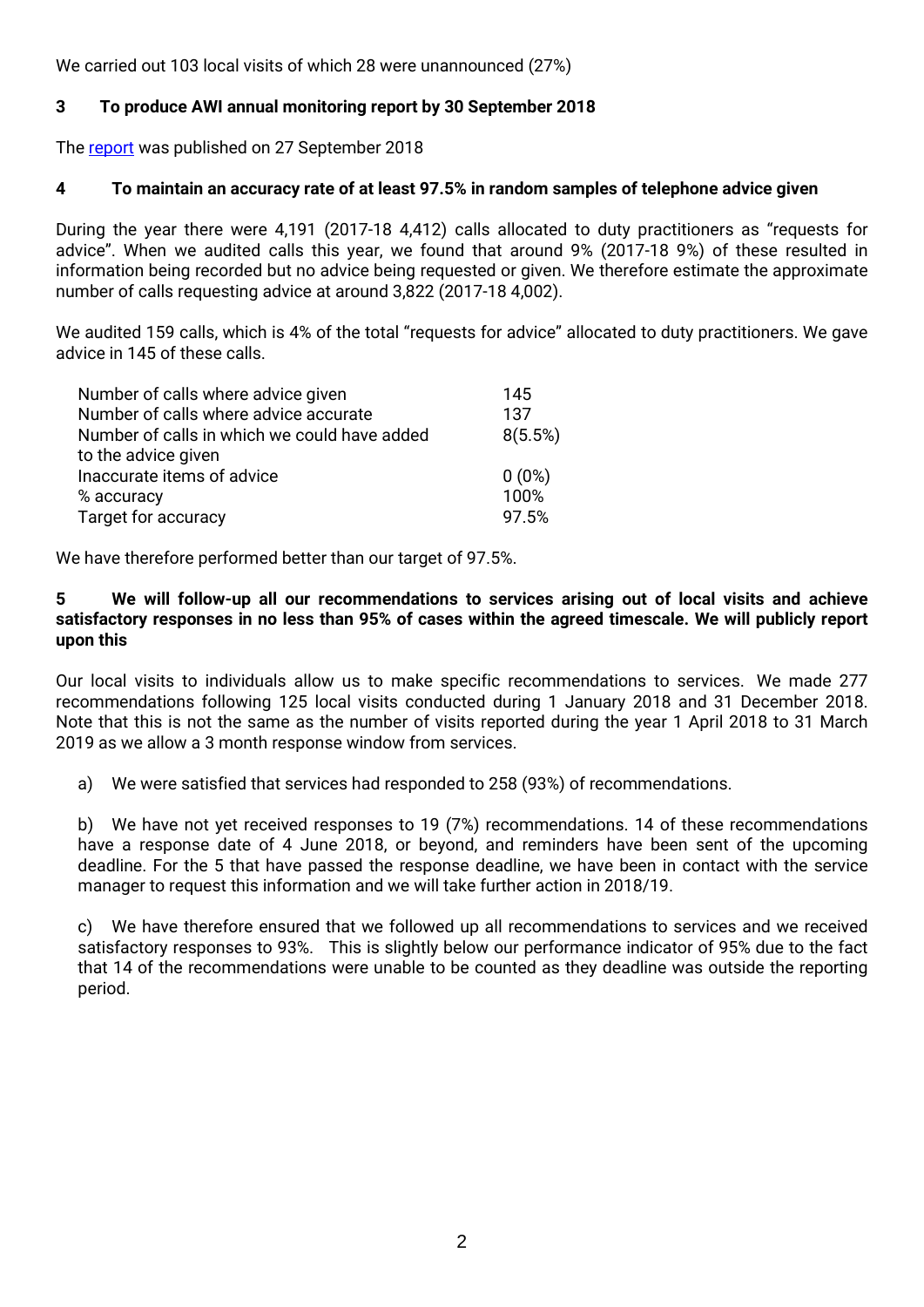## **Business Objectives 2018-2019**

#### **Progress report to end March 2019**

Green - work will be completed by March 2019 Amber - risk that work will not be completed by March 2019

Red - work will not be completed by March 2019

# **Key strategy 1: to challenge and to promote change**

| <b>Activity</b>                  | <b>Development need</b>                                                                                                                                                                                                                  | <b>Responsible</b>                        | <b>Timescale</b>             | <b>Progress</b>                                                                                                                                                                                                                                                                                                                                                         | <b>Status</b> |
|----------------------------------|------------------------------------------------------------------------------------------------------------------------------------------------------------------------------------------------------------------------------------------|-------------------------------------------|------------------------------|-------------------------------------------------------------------------------------------------------------------------------------------------------------------------------------------------------------------------------------------------------------------------------------------------------------------------------------------------------------------------|---------------|
| Influencing<br>and<br>empowering | Promote development of human rights based<br>MH law and practice, including working with<br>others to develop rights aspect of MH strategy,<br>and identifying opportunities to promote law<br>reform agenda outlined in May 2017 report | <b>Chief Executive</b>                    | Ongoing                      | Participation in working group on<br>rights focus in mental health<br>strategy.<br>CEO participated in English MHA<br>review.<br>The announcement of a review of<br>MHA welcomed                                                                                                                                                                                        | Completed     |
|                                  | To influence and be involved in the review of the<br>AWIA - specifically response to Scottish<br>Government consultation                                                                                                                 | Exec Dir<br>SW/Chief<br>Executive         | Response<br>30 April<br>2018 | Involved in three working groups<br>and other work                                                                                                                                                                                                                                                                                                                      | Ongoing       |
|                                  | Contribute to s37 review of deaths and review<br>MWC process                                                                                                                                                                             | Chief<br>Executive, Exec<br>Dir (Medical) | Ongoing                      | Recommendation from s37 report<br>that Commission develops a system<br>for investigation of deaths of people<br>detained under MHA. This needs to<br>be developed with multiple<br>stakeholders including families. We<br>have submitted a funding bid to set<br>up a project team to take this<br>forward. SG have committed to a<br>Project Leader only at this stage | Ongoing       |
| Visiting                         | Produce two national reports on visits to                                                                                                                                                                                                |                                           |                              |                                                                                                                                                                                                                                                                                                                                                                         |               |
| individuals                      | individuals in services across Scotland<br>providing similar care and treatment (from                                                                                                                                                    |                                           |                              |                                                                                                                                                                                                                                                                                                                                                                         |               |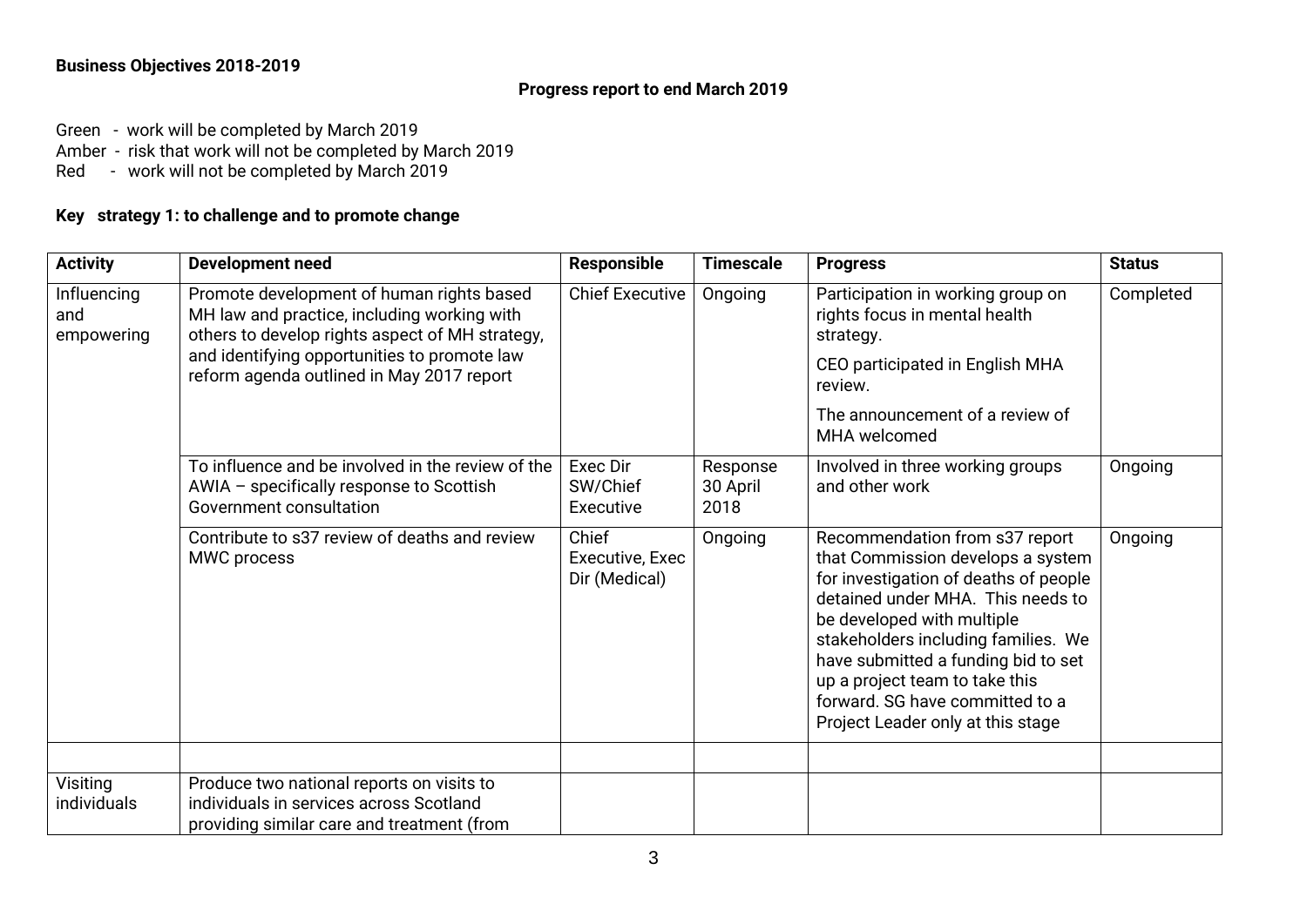| <b>Activity</b>           | <b>Development need</b>                                                                   | <b>Responsible</b>           | <b>Timescale</b> | <b>Progress</b>                                                | <b>Status</b> |
|---------------------------|-------------------------------------------------------------------------------------------|------------------------------|------------------|----------------------------------------------------------------|---------------|
|                           | visits in 2017/18)<br>to individuals with dementia in<br>$\bullet$<br>community hospitals | Exec Dir E&P                 | May 2018         | Issued on 23 May 2018                                          | Completed     |
|                           | to individuals with borderline personality<br>disorder                                    | Exec Dir<br><b>Nursing</b>   | August 2018      | Published in August                                            | Completed     |
|                           | To publish report on Place of Safety project                                              | <b>Exec Dir</b><br>(Medical) | April 2018       | Published in August.                                           | Completed     |
|                           | Follow up on recommendations from advocacy<br>report                                      | Exec Dir (E&P)               | February<br>2019 | Follow up report discussed at<br><b>February Board meeting</b> | Completed     |
| Information<br>and advice | We will review and revise the following good<br>practice guides:                          | Overall: ED<br>(EBP)         |                  |                                                                |               |
|                           | Specified persons<br>$\bullet$                                                            | ED (Nursing)                 | Dec 18           | Carried forward to 2019/20<br>business plan                    | Red           |
|                           | Suspension of detention<br>$\bullet$                                                      | ED (Medical)                 | Aug 18           | Carried forward to 2019/20<br>business plan                    | Red           |
|                           | Carers & confidentiality                                                                  | <b>ED (E&amp;P)</b>          | July 18          | Guide is completed and published in<br>December 2018           | Completed     |
|                           | Rights, risks & limits to freedom<br>$\bullet$                                            | ED (Nursing)                 | Feb 19           | Carried forward to 2019/20<br>business plan                    | Red           |
|                           | Nutrition by artificial means<br>$\bullet$                                                | ED (Medical)                 | Aug 18           | Carried forward to 2019/20<br>business plan                    | Red           |
|                           | Cross border transfers<br>$\bullet$                                                       | ED (Nursing)                 | Aug 18           | Carried forward to 2019/20<br>business plan                    | Red           |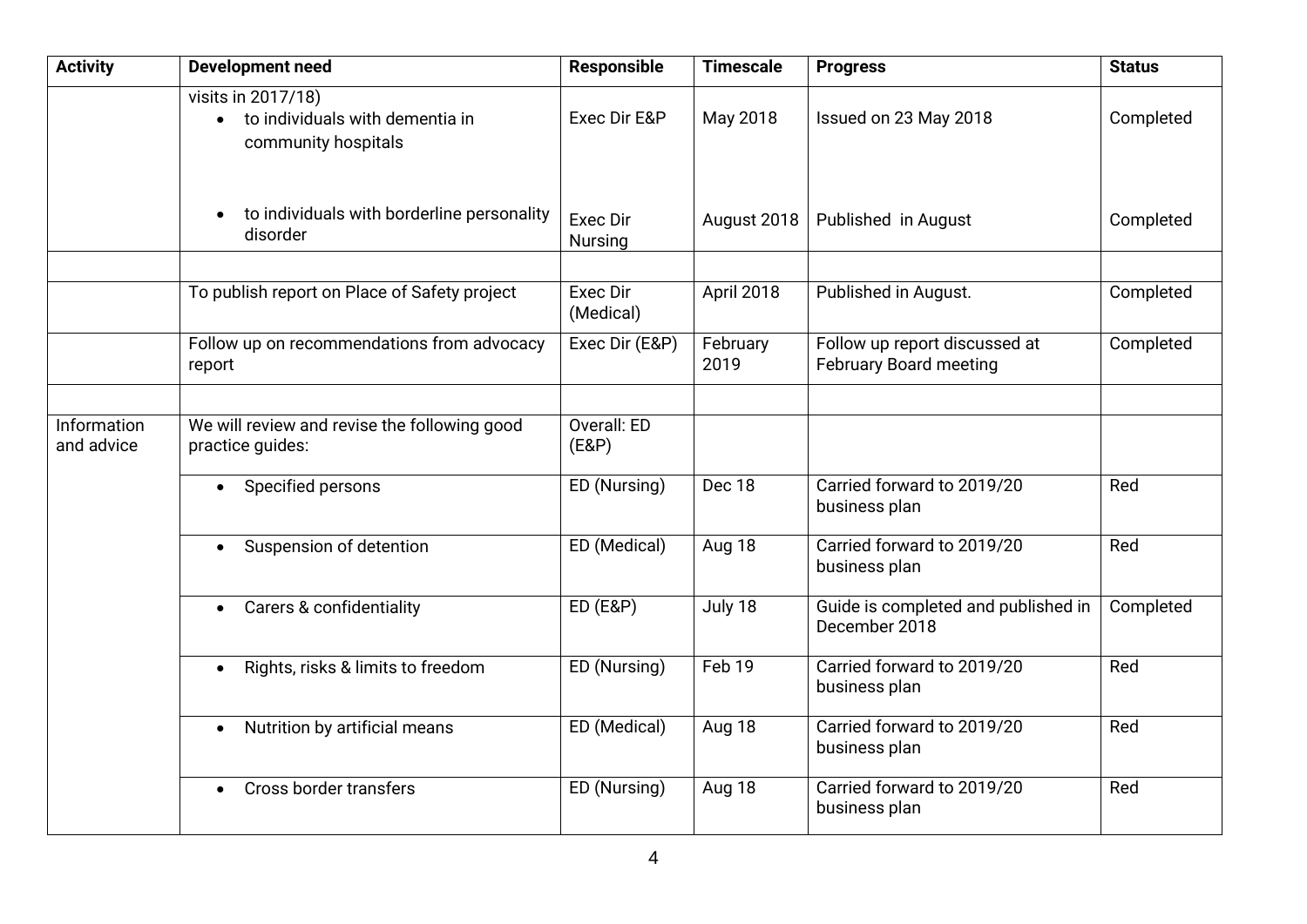| <b>Activity</b> | <b>Development need</b>                                                                                                                                                                        | <b>Responsible</b>    | <b>Timescale</b>                              | <b>Progress</b>                                           | <b>Status</b> |
|-----------------|------------------------------------------------------------------------------------------------------------------------------------------------------------------------------------------------|-----------------------|-----------------------------------------------|-----------------------------------------------------------|---------------|
|                 | Preparation of care plans                                                                                                                                                                      | ED (Medical)          | Aug 18                                        | Carried forward to 2019/20<br>business plan               | Red           |
|                 | Non-compliance with CCTOs                                                                                                                                                                      | ED (Medical)          | Aug 18                                        | Carried forward to 2019/20<br>business plan               | Red           |
|                 | To publish good practice guide on capacity and<br>ARBD                                                                                                                                         | <b>Chief Exec</b>     | Approval at<br>June Board<br>2018             | Approved at August Board and<br>published in January 2019 | Completed     |
|                 | To consult and publish a good practice guide on<br>capacity and young people                                                                                                                   | <b>Chief Exec</b>     | December<br>2018,<br>revised to<br>April 2019 | To be presented to June Board                             | Red           |
|                 | To consult and publish a revised good practice<br>guide on use of seclusion, extended to people<br>with learning disability and community settings.<br>(With Healthcare Improvement Scotland). | Exec Dir<br>(Nursing) | <b>March 2019</b>                             | To be presented to June Board                             | Red           |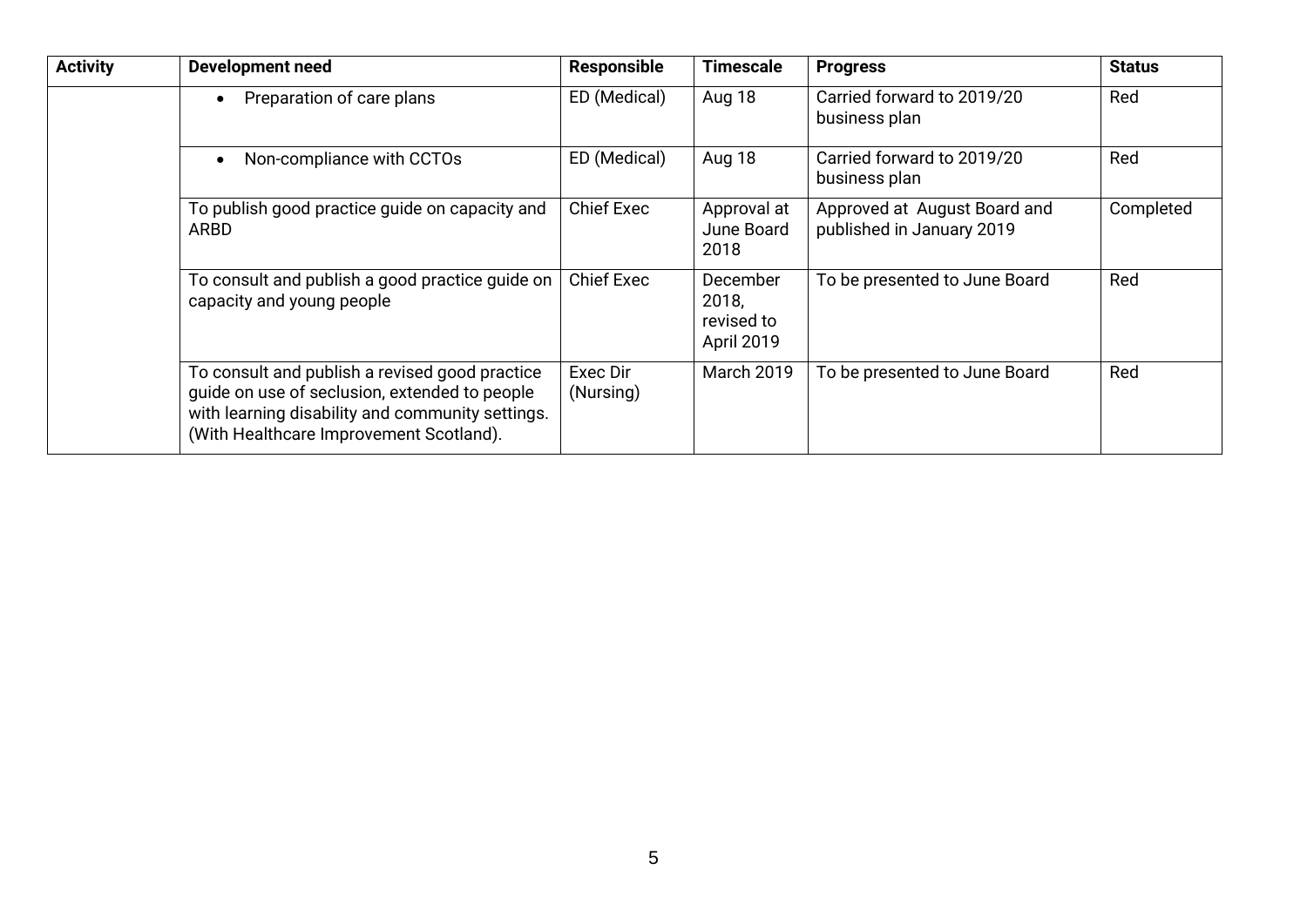# **Strategic Priority 2: Focus on the most vulnerable**

| <b>Activity</b>                | <b>Development need</b>                                                                                                                     | Responsible               | <b>Timescale</b>                                  | <b>Progress</b>                                                                                                                                                                                             | <b>Status</b>                   |
|--------------------------------|---------------------------------------------------------------------------------------------------------------------------------------------|---------------------------|---------------------------------------------------|-------------------------------------------------------------------------------------------------------------------------------------------------------------------------------------------------------------|---------------------------------|
| Visiting<br>individuals        | To undertake visits to individuals for the<br>following themed visits<br>to individuals in rehabilitation wards                             | Exec Dir SW               | December<br>2018, revised                         | To be presented to June Board                                                                                                                                                                               | Red                             |
|                                |                                                                                                                                             |                           | to February<br>2019                               |                                                                                                                                                                                                             |                                 |
|                                | to individuals with autistic spectrum<br>$\bullet$<br>disorder                                                                              | <b>Chief Executive</b>    | February 2019<br>revised to April<br>2019         | To be presented to June Board                                                                                                                                                                               | Red                             |
|                                | To consult with individuals and/or carers<br>prior to each of the themed visits                                                             | Exec Dir lead as<br>above |                                                   | $ASD - co$ -hosted an event with<br>University of Strathclyde with<br>stakeholders from across Scotland<br>including carers and individuals.<br>Also met with carer groups during<br>the planning stage.    | Completed                       |
| Monitoring<br>and law          | To implement the actions outlined in the<br>corporate parent plan                                                                           | Exec Dir (SW)             | Ongoing with<br>reports to<br>OMG twice a<br>year | Mandatory training session<br>completed in June 2018. Report<br>went to July OMG outlining<br>progress. Second report not<br>completed due to staff vacancy                                                 | Green<br>Red (second<br>report) |
| Investigations<br>and casework | Work with Scottish Government once a<br>decision is taken on system of review of<br>homicides by people receiving mental<br>health services | Exec Dir<br>(Medical)     | Depends on<br>SG                                  | Meeting held in December with<br>COPFS, SG sponsor department<br>and us to review the system for<br>COPFS providing paperwork.<br>Response from COPFS in April<br>responded to by us at beginning of<br>May | Ongoing                         |
|                                | To undertake an investigation into individual<br>delayed in hospital for 18 months                                                          | Exec Dir (E&P)            | October 2019                                      | Investigation interviews completed<br>and analysis started                                                                                                                                                  | Green                           |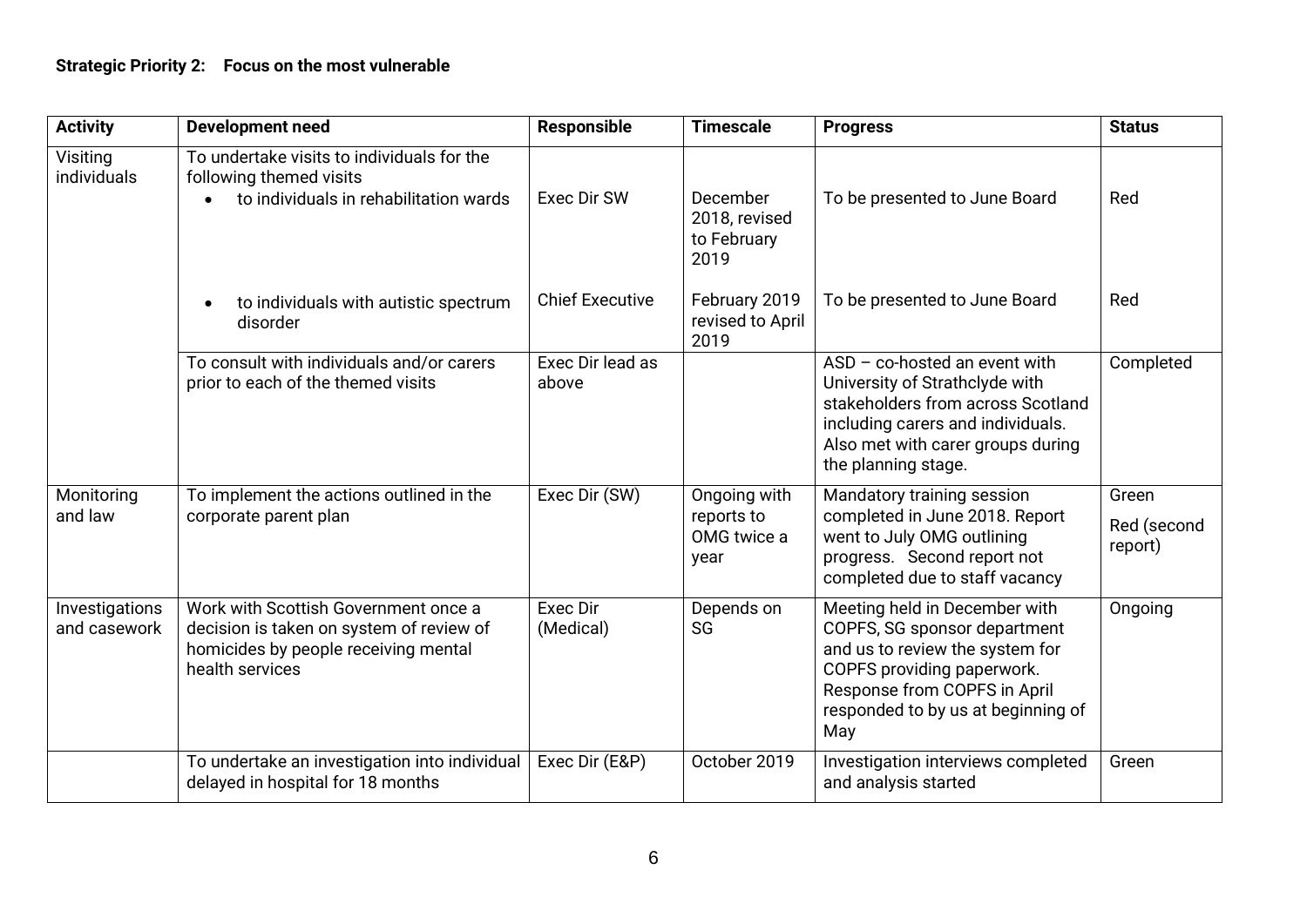| <b>Activity</b>         | <b>Development need</b>                                          | Responsible      | <b>Timescale</b>                                     | <b>Progress</b>                                               | <b>Status</b> |
|-------------------------|------------------------------------------------------------------|------------------|------------------------------------------------------|---------------------------------------------------------------|---------------|
| Visiting<br>individuals | Produce overview report of local visits for<br>2017/18           | Exec Dir Nursing | August<br>2018                                       | Approved at August Board and<br>published in September        | Completed     |
|                         | To follow up recommendations from<br>previous themed visits -    |                  | Closure<br>reports to<br>Board by:                   |                                                               |               |
|                         | Individuals with dementia in<br>$\bullet$<br>community hospitals | Exec Dir (E&P)   | April 2019                                           | Report will go to June 2019 Board                             | Red           |
|                         | Individuals with borderline<br>$\bullet$<br>personality disorder | Exec Dir (N)     | August<br>2019                                       | Report published 30 Aug 2018 -<br>follow up to start in 2019. | Green         |
|                         | Individuals in adult acute psychiatric<br>$\bullet$<br>wards     | Exec Dir (N)     | <b>June 2019</b>                                     | Report will go to June 2019 Board.                            | Green         |
|                         | Individuals in mental health forensic<br>$\bullet$<br>services   | Exec Dir (N)     | September<br>2018,<br>revised to<br>December<br>2018 | Report will go to June 2019 Board                             | Red           |
|                         | Individuals who are homeless<br>$\bullet$                        | Exec Dir (E&P)   | October<br>2018,<br>revised to<br>February<br>2019   | <b>Presented to February Board</b>                            | Completed     |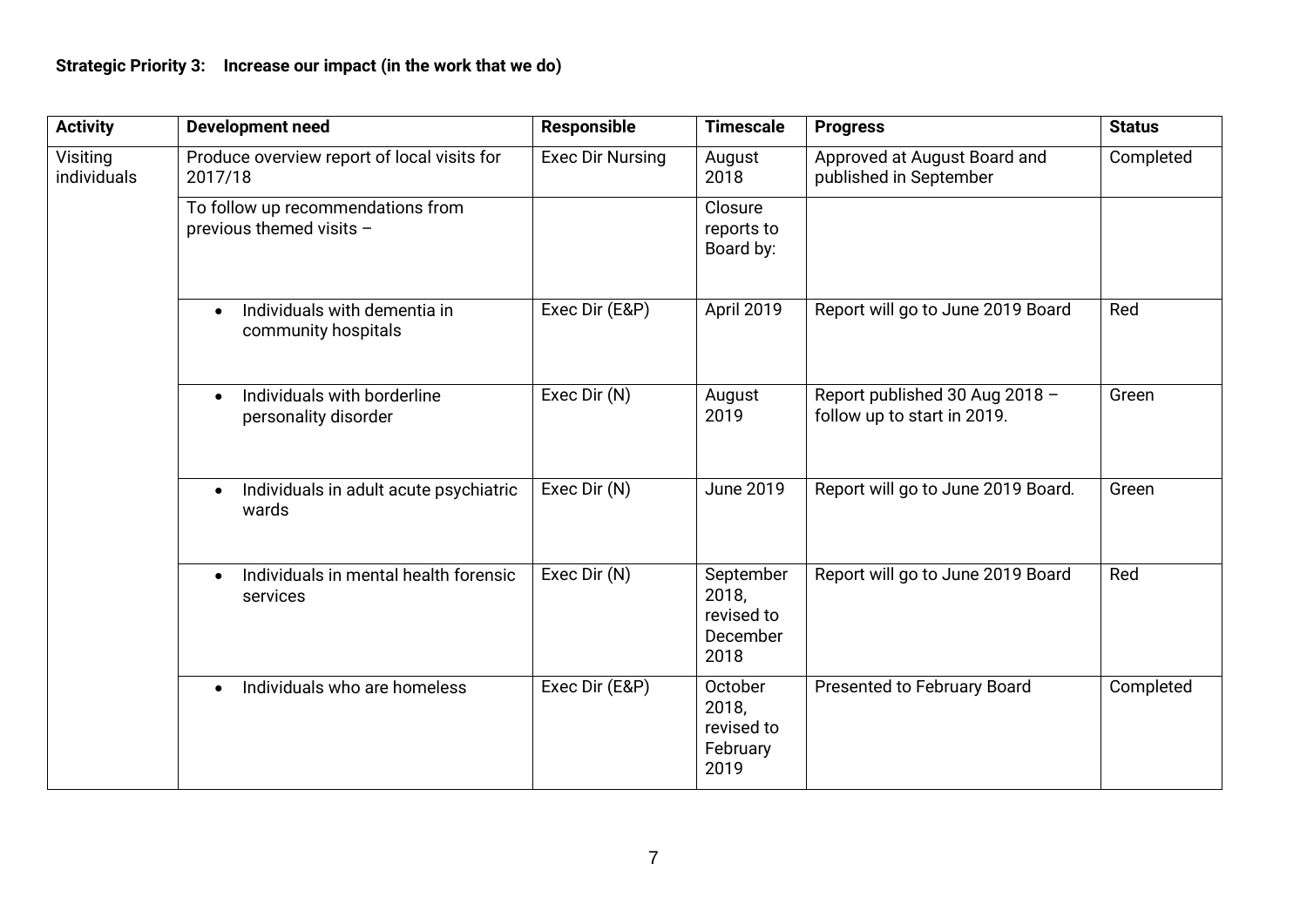| <b>Activity</b>       | <b>Development need</b>                                                                           | <b>Responsible</b> | <b>Timescale</b>                             | <b>Progress</b>                                                                                                         | <b>Status</b> |
|-----------------------|---------------------------------------------------------------------------------------------------|--------------------|----------------------------------------------|-------------------------------------------------------------------------------------------------------------------------|---------------|
|                       | Individuals in perinatal services<br>$\bullet$                                                    | Exec Dir (Medical) | June 2018,<br>revised to<br>December<br>2019 | Report to Board in February 2019.                                                                                       | Completed     |
|                       | Individuals with severe and enduring<br>$\bullet$<br>mental illness supported in the<br>community | Exec Dir (SW)      | June 2018,<br>revised to<br>December<br>2018 | OMG agreed that the closure report<br>would not be done as too great a<br>time has elapsed since visits to be<br>useful | Red           |
|                       |                                                                                                   |                    |                                              |                                                                                                                         |               |
| Monitoring<br>and law | To follow up recommendations from<br>previous investigations                                      |                    | Closure<br>report to<br>Board by:            |                                                                                                                         |               |
|                       | Mr QR                                                                                             | Exec Dir (SW)      | December<br>2018                             | Four health boards still to reply<br>Carried forward to 2019/20<br>business plan                                        | Red           |
|                       | Ms OP                                                                                             | Exec Dir (N)       | June 2018,<br>revised to<br>December<br>2018 | Discussed at OMG in August and<br>report still to go to Board in June<br>2019                                           | Red           |
|                       | Ms MN                                                                                             | Exec Dir (M)       | June 2018,<br>revised to<br>December<br>2018 | <b>Report to February Board</b>                                                                                         | Completed     |
|                       | To produce an annual AWI monitoring report                                                        | Exec Dir (SW)      | September<br>2018                            | Published at end of September                                                                                           | Completed     |
|                       |                                                                                                   |                    |                                              |                                                                                                                         |               |
| Information           | To produce and disseminate learn pro                                                              | Exec Dir (E&P)     | <b>PRCP May</b>                              | Learnpro module completed and                                                                                           | Completed     |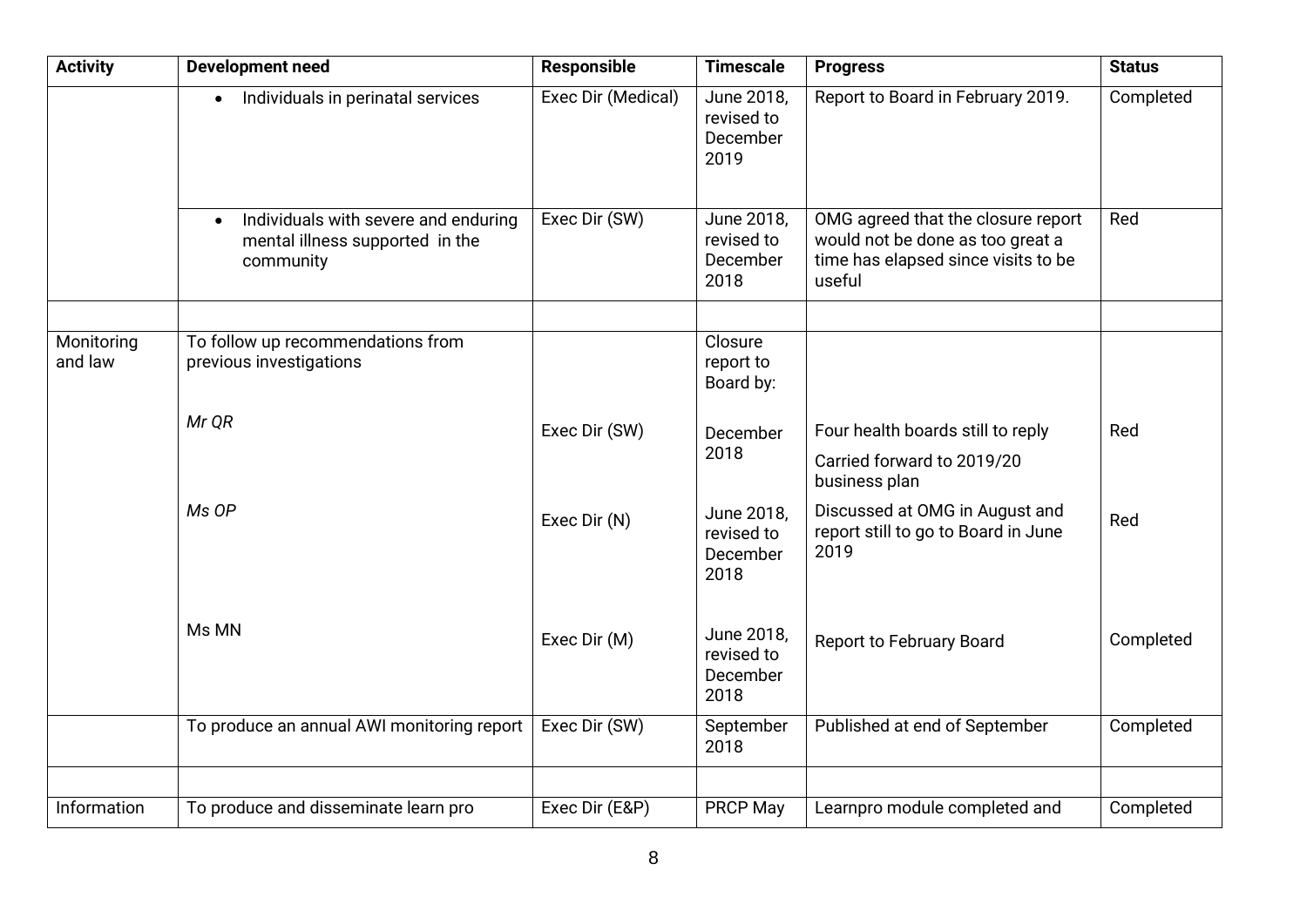| <b>Activity</b> | Development need                                                                                                                                                                                                                                  | <b>Responsible</b>                     | <b>Timescale</b> | <b>Progress</b>                   | <b>Status</b> |
|-----------------|---------------------------------------------------------------------------------------------------------------------------------------------------------------------------------------------------------------------------------------------------|----------------------------------------|------------------|-----------------------------------|---------------|
| and advice      | modules on patient rights pathway                                                                                                                                                                                                                 |                                        | 2018             | now being disseminated            |               |
|                 | Develop good practice guidance in relation<br>to nursing care planning. Consultation with<br>key partners- SG CNO office, mental health<br>nurse leads, recovery network, HIS, CI. Will<br>use engagement events to consult on draft<br>quidance. | <b>Executive Director</b><br>(Nursing) | June 2019        | Report will go to June 2019 Board | Green         |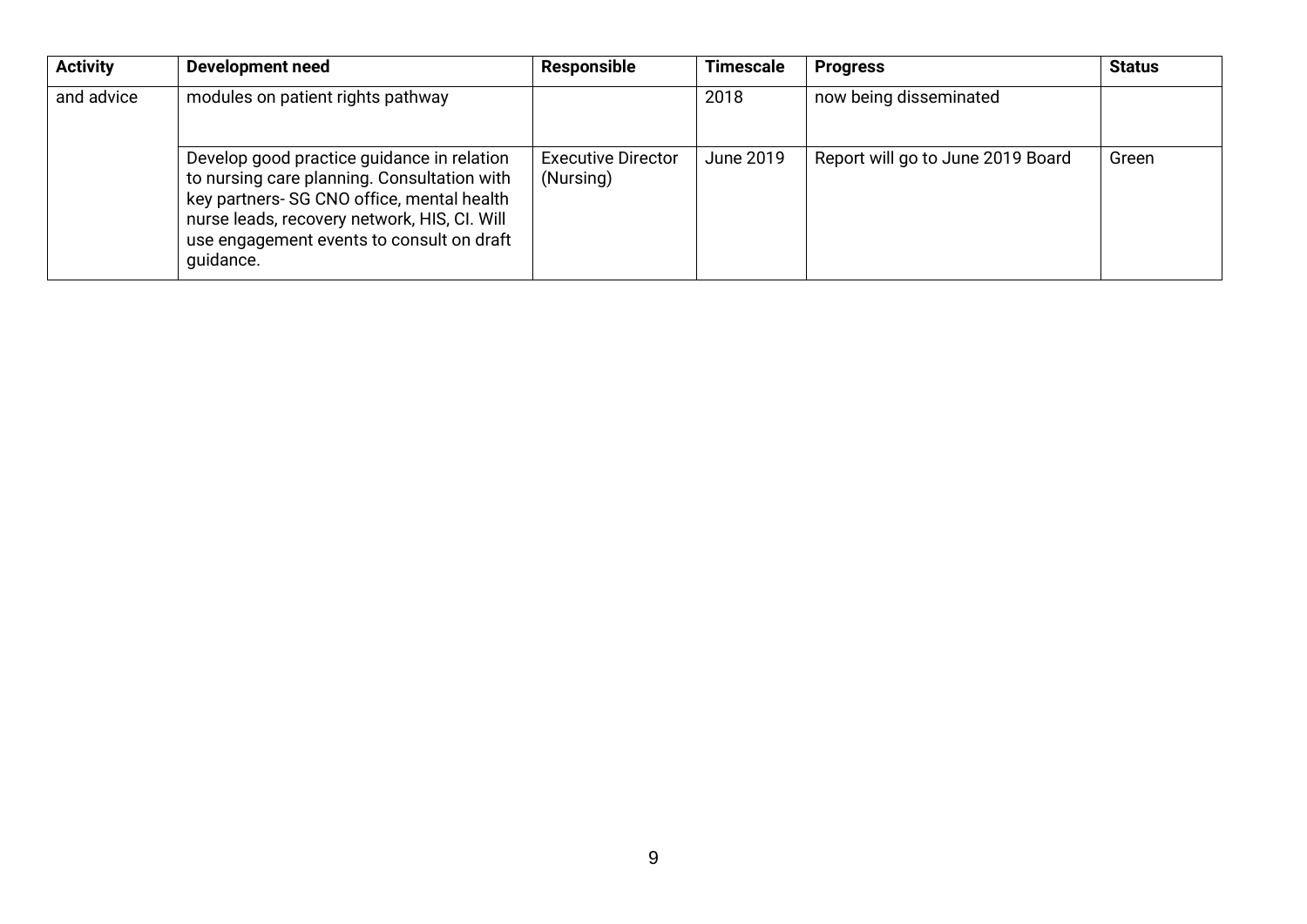| <b>Activity</b>                  | <b>Development need</b>                                                                | Responsible    | <b>Timescale</b>                           | <b>Progress</b>                                                                                                                                                                                                                                                                                                                                                                | <b>Status</b> |
|----------------------------------|----------------------------------------------------------------------------------------|----------------|--------------------------------------------|--------------------------------------------------------------------------------------------------------------------------------------------------------------------------------------------------------------------------------------------------------------------------------------------------------------------------------------------------------------------------------|---------------|
| Influencing<br>and<br>empowering | To develop a communications plan to<br>support the business plan                       | <b>HOCS</b>    | May 2018<br>revised to<br>February<br>2019 | This was delayed due to work<br>pressures on communications<br>team. In discussion with the<br><b>Communications Manager we</b><br>have agreed that this would be<br>better to wait until the business<br>plan for 2019/20 is being<br>developed and do a<br>communications plan at that<br>stage. Revised to February 2019.<br>Draft is completed but not<br>discussed at OMG | Red           |
|                                  |                                                                                        |                |                                            |                                                                                                                                                                                                                                                                                                                                                                                |               |
| Visiting<br>individuals          | To consolidate and mainstream our patient<br>rights pathway into the Commission's work | Exec Dir (E&P) | ongoing                                    | Review report issued.<br>Web ex seminar held in<br>September.<br>New visit forms developed with<br>improved rights context and to be<br>implemented on 1 April                                                                                                                                                                                                                 | Completed     |
| Investigations<br>and casework   | To implement new investigation and<br>casework procedures                              | Exec Dir SW    | May 2018                                   | New process drafted. Casework<br>screens and training for<br>practitioners completed. Active<br>intervention screens live from 1<br>January                                                                                                                                                                                                                                    | Completed     |
|                                  |                                                                                        |                |                                            |                                                                                                                                                                                                                                                                                                                                                                                |               |
| Information<br>and advice        | To embed Q&A review process                                                            | Exec Dir (E&P) | Ongoing                                    | Ongoing delays due to practitioner<br>capacity but almost all phase 1<br>complete and phase 2                                                                                                                                                                                                                                                                                  | Red           |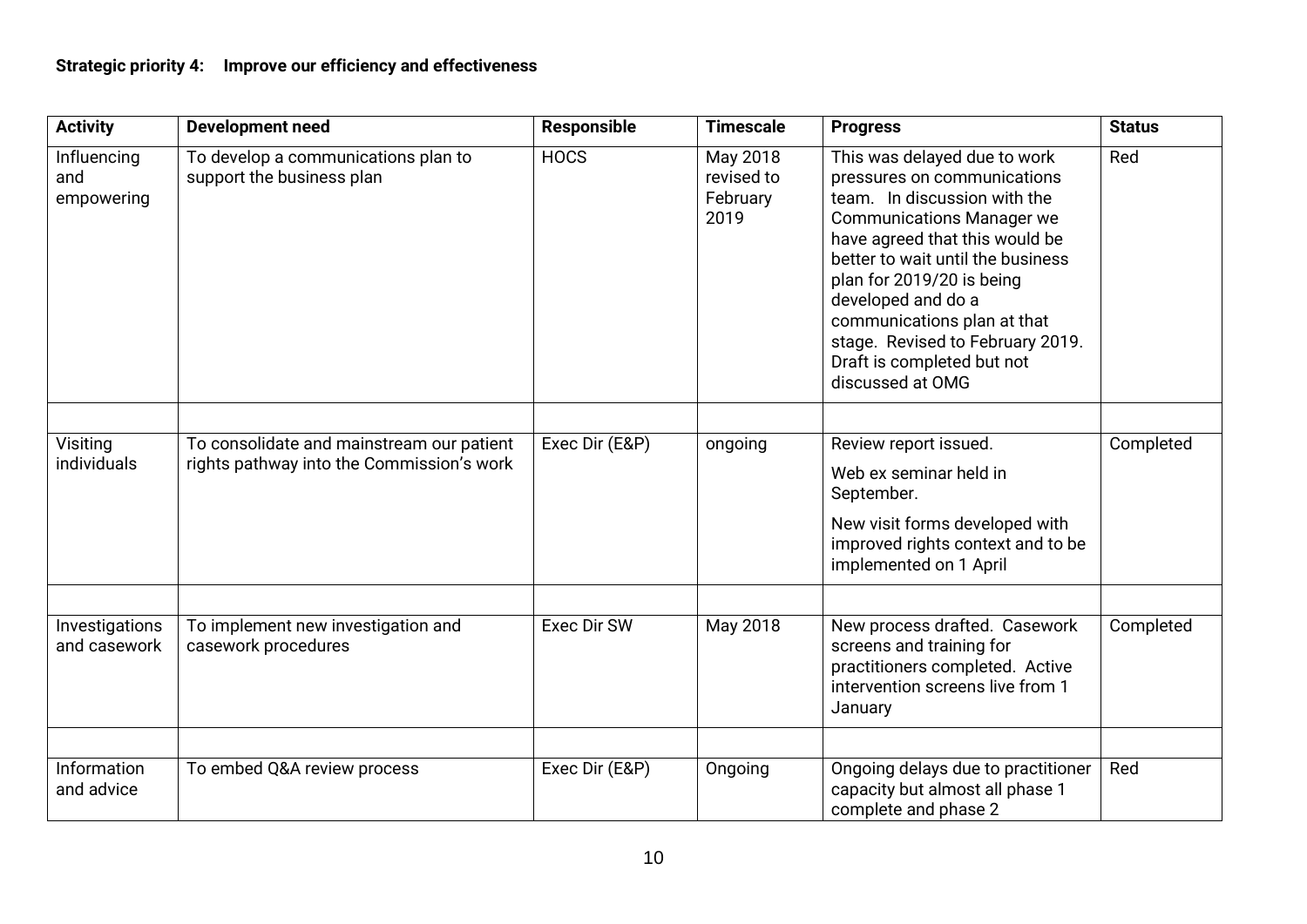| <b>Activity</b>                           | <b>Development need</b>                                                                | Responsible                | <b>Timescale</b>                                                                  | <b>Progress</b>                                                                                                                                                                                                                                  | <b>Status</b> |
|-------------------------------------------|----------------------------------------------------------------------------------------|----------------------------|-----------------------------------------------------------------------------------|--------------------------------------------------------------------------------------------------------------------------------------------------------------------------------------------------------------------------------------------------|---------------|
|                                           |                                                                                        |                            |                                                                                   | progressing.                                                                                                                                                                                                                                     |               |
|                                           | To revise and update the engagement                                                    | Exec Dir (E&P)             | October 2018                                                                      | Report approved at February                                                                                                                                                                                                                      | Completed     |
|                                           | strategy                                                                               |                            | Revised to<br>December<br>2018                                                    | <b>Board</b>                                                                                                                                                                                                                                     |               |
|                                           |                                                                                        |                            |                                                                                   |                                                                                                                                                                                                                                                  |               |
| Develop our<br>staff                      | To implement action plan from staff survey<br>(including team development sessions for | All executive<br>directors | Review action<br>plan by March                                                    | Team journey sessions completed<br>for Executive.                                                                                                                                                                                                | Red           |
|                                           | various staff groups)                                                                  |                            | 2018 and<br>implement                                                             | A series of sessions for CWA staff<br>resulted in some agreed changes<br>to work processes.                                                                                                                                                      |               |
|                                           |                                                                                        |                            |                                                                                   | Staff groups fully involved in the<br>accommodation project                                                                                                                                                                                      |               |
|                                           |                                                                                        |                            |                                                                                   | Team briefs ongoing                                                                                                                                                                                                                              |               |
|                                           |                                                                                        |                            | Formal review of action plan<br>needs to be completed and<br>discussed with staff |                                                                                                                                                                                                                                                  |               |
|                                           | To continue to develop and promote<br>learnpro for staff                               | <b>HOCS</b>                | Ongoing                                                                           | Learnpro launched for all staff.<br>CWA staff completed mandatory<br>modules and other staff to be<br>encouraged to do so by March<br>2019. Due to staff absence we<br>have not developed the system<br>further and will do so over next<br>year | Red           |
|                                           |                                                                                        |                            |                                                                                   |                                                                                                                                                                                                                                                  |               |
| Ensure our<br>financial<br>sustainability | Accommodation downsizing, if going ahead                                               | <b>HOCS</b>                | <b>Business plan</b><br>to SG April<br>2018                                       | Building work started second<br>week in January and finished at<br>end of March                                                                                                                                                                  | Completed     |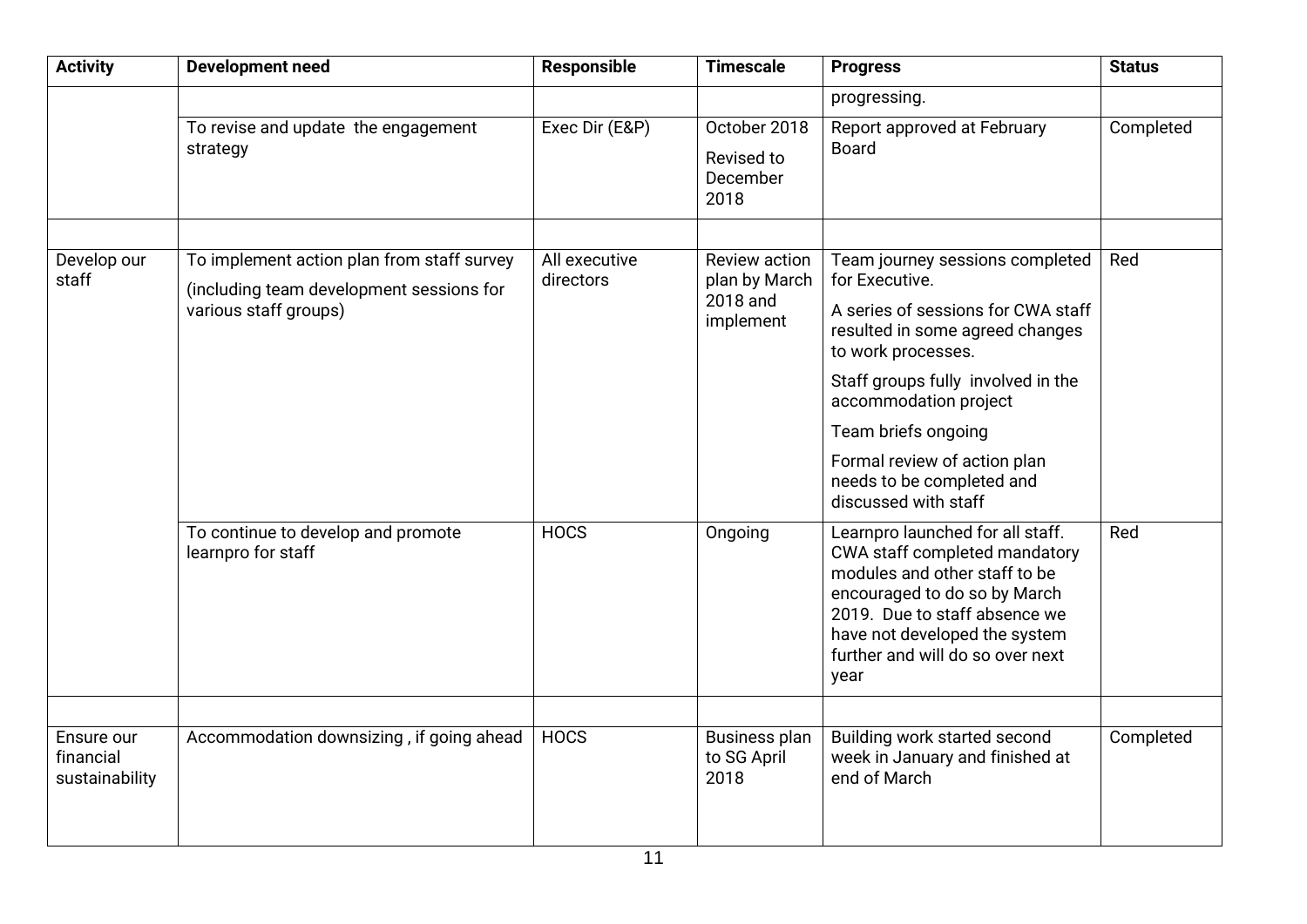| <b>Activity</b>           | <b>Development need</b>                                                               | Responsible                    | <b>Timescale</b>                                                         | <b>Progress</b>                                                                                                                                                                                                                                             | <b>Status</b>                                                         |
|---------------------------|---------------------------------------------------------------------------------------|--------------------------------|--------------------------------------------------------------------------|-------------------------------------------------------------------------------------------------------------------------------------------------------------------------------------------------------------------------------------------------------------|-----------------------------------------------------------------------|
|                           | Develop other scenarios for discussion                                                | HOCS / ED<br>(Nursing)         | September<br>2018<br>Revised to<br><b>March 2019</b>                     | First session held with<br>practitioners to discuss how we<br>work but now on hold due to other<br>business pressures. Will be<br>carried forward to 19/20 business<br>plan                                                                                 | Red                                                                   |
| Continuous<br>improvement | To prepare and ensure compliance with<br><b>GDPR</b>                                  | HOCS and all exec<br>directors | May 2018                                                                 | Action plan developed and<br>implemented following internal<br>audit                                                                                                                                                                                        | Completed                                                             |
|                           | Implement the action plan from the Scottish<br>Government's cyber resilience strategy | <b>HOCS</b>                    | November<br>2018                                                         | Action plan following cyber<br>essentials pre assessment                                                                                                                                                                                                    | Completed                                                             |
|                           | To implement the records management<br>improvement plan                               | <b>HOCS</b>                    | <b>March 2019</b>                                                        | Work to merge data asset register<br>and business classification<br>scheme has started. New<br><b>Information Governance Manager</b><br>working on business classification<br>scheme and reviewing electronic<br>files. Report to NRS due in August<br>2019 | Substantial<br>work<br>completed<br>and ongoing<br>til August<br>2019 |
|                           | To review and implement the risk<br>management strategy                               | <b>HOCS</b>                    | Information<br>risks to April<br>Board (to<br>comply<br>GDPR)            | New form strategic risk register<br>approved by Board in June 2018.<br>Visit and investigation risk register<br>been discussed at OMG                                                                                                                       | Completed                                                             |
|                           |                                                                                       |                                | <b>Risk</b><br>management<br>strategy<br>approved in<br><b>June 2018</b> | Risk management policy approved<br>by A,R &IG committee in<br>November and Board in December<br>but not fully implemented                                                                                                                                   | Red                                                                   |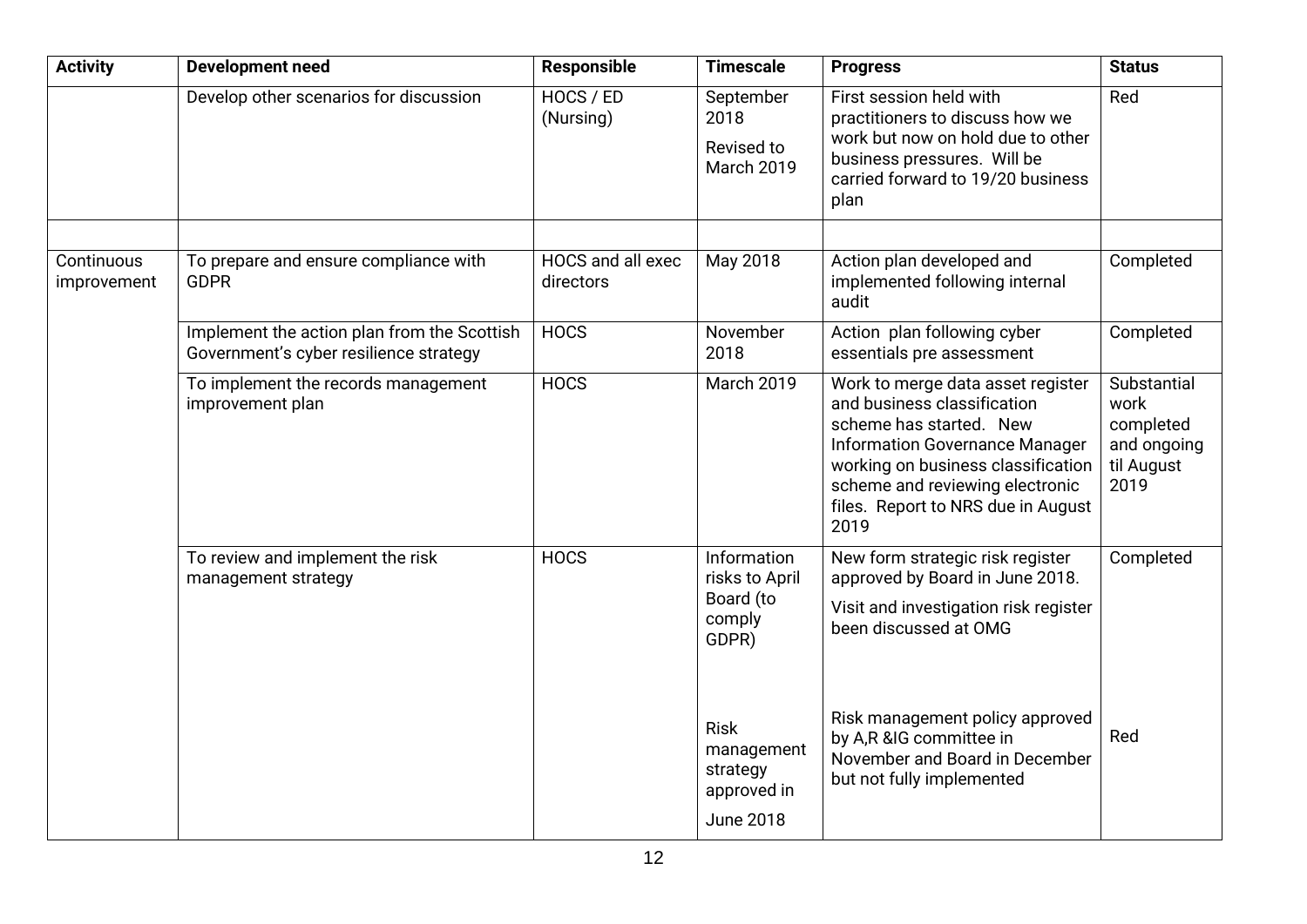| <b>Activity</b> | Development need                                                                   | Responsible | <b>Timescale</b> | <b>Progress</b>                       | <b>Status</b> |
|-----------------|------------------------------------------------------------------------------------|-------------|------------------|---------------------------------------|---------------|
|                 | Complete the self-assessment of the<br>operation of the Board, Audit Committee and | <b>HOCS</b> | Ongoing          | Audit committee November<br>completed | Completed     |
|                 | <b>Operational Management Group</b>                                                |             |                  | Board - December completed            |               |
|                 |                                                                                    |             |                  | Advisory committee completed          |               |
|                 |                                                                                    |             |                  | OMG - April                           |               |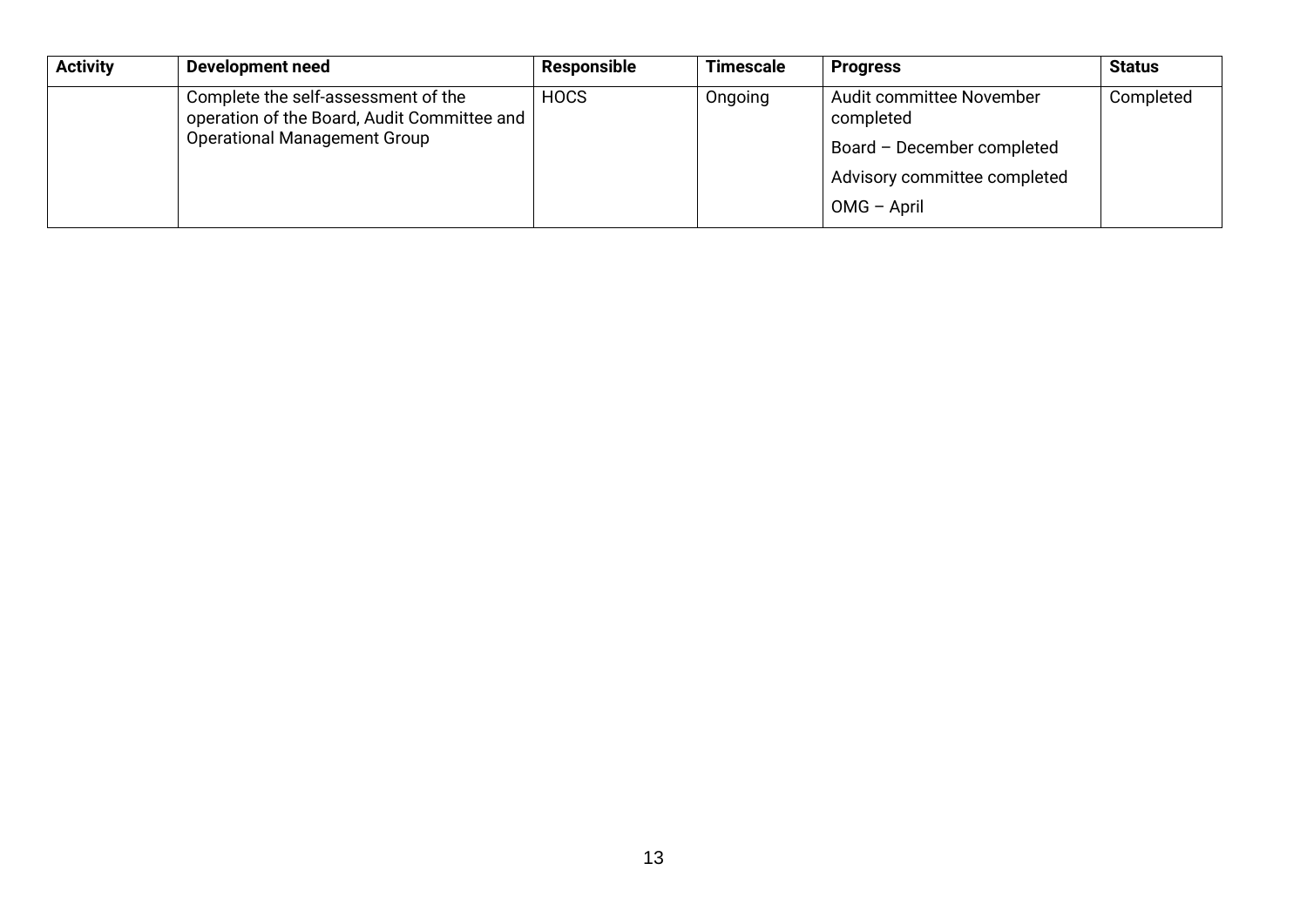#### <span id="page-14-5"></span><span id="page-14-4"></span><span id="page-14-3"></span><span id="page-14-2"></span><span id="page-14-1"></span><span id="page-14-0"></span>**Comparative Data on activity**

|                                                                                                                         | 2018/19                | 2017/18          | 2016/17        | 2015/16 | 2014/15        | 2013/14 | 2012/13         | 2011/12        | 2010/11        | 2009/10 |
|-------------------------------------------------------------------------------------------------------------------------|------------------------|------------------|----------------|---------|----------------|---------|-----------------|----------------|----------------|---------|
| <b>Visits</b>                                                                                                           |                        |                  |                |         |                |         |                 |                |                |         |
| Themed visit reports                                                                                                    | $\overline{2^1}$       | $\overline{2^2}$ | 3              | 4       | 3              | 3       | $\overline{2}$  | 3              | 3              | 4       |
| Local visits (to services)                                                                                              | 103                    | 113              | 116            | 121     | 121            | 124     | 112             | 139            | 87             | 183     |
| Of which unannounced                                                                                                    | 28                     | 29               | 30             | 31      | 30             | 26      | 29              | 28             | 21             | 15      |
| Number of individuals visited                                                                                           | 1104                   | 1240             | 1583           | 1670    | 1921           | 2186    | 1916            | 1878           | 1925           | 1859    |
| File reviews and/or other<br>$\arctivity3$                                                                              | 298                    | 216              | 72             | 185     | 173            | 351     | 1499            | 884            | 555            |         |
| <b>Total number of individuals</b><br>review of care and treatment                                                      | 1402                   | 1456             | 1578           | 1885    | 2094           | 2537    | 3415            | 2762           | 2480           | 1859    |
| Number of advocacy workers<br>met with                                                                                  | Not<br>recorded        | Not<br>recorded  | 38             | 31      | 32             | 5       | Not<br>recorded |                |                |         |
| Number of relatives/carers met<br>with on visits                                                                        | 104                    | 112              | 80             | 117     | 77             | 183     | Not<br>recorded |                |                |         |
| Guardianship visits (included in<br>total visits above)                                                                 | 341                    | 294              | 407            | 462     | 552            | 578     | 560             | 522            | 394            | 331     |
| <b>Monitoring</b>                                                                                                       |                        |                  |                |         |                |         |                 |                |                |         |
| MHA forms processed                                                                                                     | 39,233                 | 36,752           | 35,754         | 33454   | 32558          | 31203   | 28797           | 29224          | 27948          | 26937   |
| Guardianship and intervention<br>orders processed                                                                       | 3,535                  | 3,335            | 3,291          | 2898    | 2754           | 2368    | 2096            | 2038           | 1822           | 1519    |
| EDC notifications by phone<br>processed                                                                                 | <b>Not</b><br>recorded | Not<br>recorded  | 7504           | 952     | 1001           | 1129    | 1037            | 967            | 1015           | 1016    |
| Monitoring reports (including<br>visits or case reviews and<br>numbers are recorded in total<br>number of visits above) | 0                      | 1 <sub>5</sub>   | 1 <sup>6</sup> |         | $\overline{2}$ | 3       | 3               | $\overline{2}$ | $\overline{2}$ |         |

 <sup>1</sup> Both to be published in August 2019

 $^{\text{2}}$  One published in May and the other to be published in August 2018

 $^3$  The procedures for reporting on visits were changed in 2017/18. Prior to this file reviews were separate to those people seen. Now we may do a file review and other activity without speaking to the individual and this is recorded separately

<sup>&</sup>lt;sup>4</sup> From 1 Feb 2017 we stopped recording EDC notifications

<sup>5</sup> POS report to be published in July 2018 – did not include visits to individual

 $^6$  This report (POS) did not include visits to individuals and so not included in visit numbers